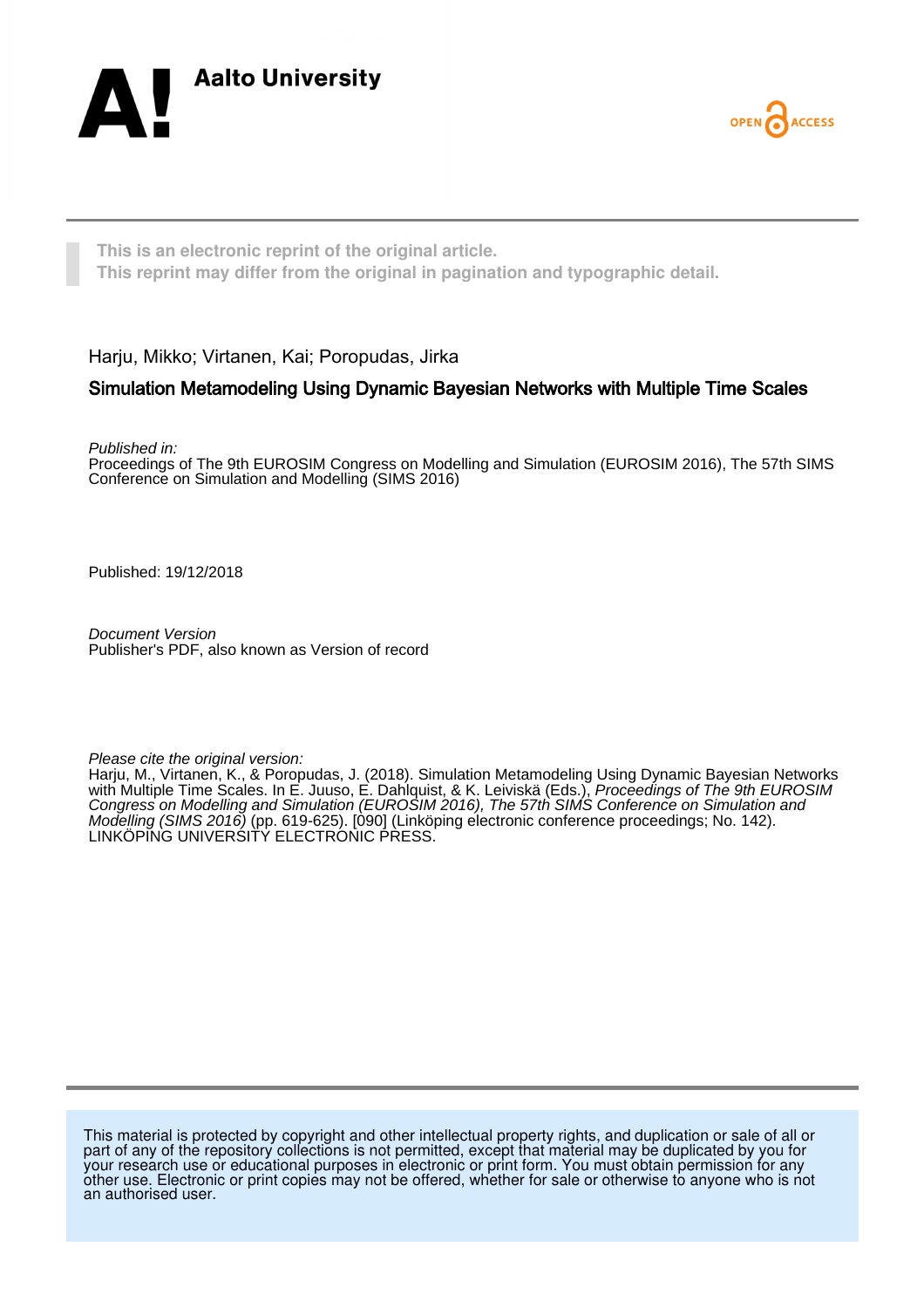# Simulation Metamodeling using Dynamic Bayesian Networks with Multiple Time Scales

Mikko Harju Kai Virtanen Jirka Poropudas

Department of Mathematics and Systems Analysis, Aalto University School of Science, Finland, mikko.harju@aalto.fi, kai.virtanen@aalto.fi, jirka.poropudas@aalto.fi

# Abstract

The utilization of dynamic Bayesian networks (DBNs) in simulation metamodeling enables the investigation of the time evolution of state variables of a simulation model. DBN metamodels have previously described the changes in the probability distribution of the simulation state by using a time slice structure in which the state variables are described at common time instants. In this paper, the novel approach to the determination of the time slice structure is introduced. It enables the selection of time instants of the DBN separately for each state variable. In this way, a more accurate metamodel representing multiple time scales of the variables is achieved. Furthermore, the construction is streamlined by presenting a dynamic programming algorithm for determining the key time instants for individual variables. The construction and use of the DBN metamodels are illustrated by an example problem dealing with the simulated operation of an air base.

*Keywords: Bayesian networks, discrete event simulation, dynamic Bayesian networks, simulation, simulation metamodeling*

## 1 Introduction

Discrete event simulation (DES) (e.g. [Law and Kelton](#page-7-0) [2000\)](#page-7-0) is a widely used methodology for modeling and analyzing stochastic dynamic systems. A DES model describes a system consisting of three types of variables [\(Zeigler et al., 2000\)](#page-7-1). The values of input variables are given prior to the simulation and can be, e.g., parameters that determine the configuration of the system. Time variant state variables describe the time evolution of the system. Output variables obtain values after the simulation is completed and correspond to the characteristics of the system that are being investigated, such as the average waiting time in a queueing system. The main interest in the analysis of DES models is often on the relation between the input and output variables. Simulation metamodels [\(Friedman, 2012;](#page-7-2) [Kleijnen, 2008\)](#page-7-3) have been used in order to efficiently describe this relationship. See [\(Poropudas,](#page-7-4) [2011\)](#page-7-4) for an overview of different types of metamodels as well as details of the construction and utilization of such models.

To better understand how the simulation progresses, it may be of interest to investigate the time development of the state variables of a DES model – instead of the dependence between inputs and outputs. With most simulation metamodeling techniques, such as regression modeling and stochastic Kriging [\(Kleijnen, 2008\)](#page-7-3), it is not possible to include the state variables into the metamodel. However, the time evolution of the state variables can be analyzed by using dynamic Bayesian networks (DBNs, see, e.g., [Murphy 2002\)](#page-7-5) as simulation metamodels [\(Poropudas](#page-7-6) [and Virtanen, 2007,](#page-7-6) [2011\)](#page-7-7). Bayesian networks (BNs, see, e.g., [Pearl 1986\)](#page-7-8) are probabilistic models that describe the joint probability distribution of discrete random variables. A BN consists of a directed acyclic graph with nodes corresponding to variables and arcs indicating the dependencies between the variables. In addition, a conditional probability table (CPT) is associated with each node, describing its probability distributions conditional on the values of its parent nodes. In a DBN, individual variables are represented by multiple nodes that correspond to their value at specific time instants. In simulation metamodeling, the nodes of a DBN correspond to input, output, and state variables of a DES model. Thus, the DBN metamodel provides a representation for the joint probability distribution of the input, output, and state variables of the simulation where the state variables are considered at some fixed time instants. The DBNs are used to efficiently calculate marginal and conditional probability distributions of the state variables. The construction and utilization of the DBN metamodels are aided by available BN software (e.g., [Decision Systems Laboratory\)](#page-7-9). By using interpolation between the time instants of the DBN, the probability distributions are approximated for any time instants within the duration of the simulation [\(Poropudas and Virtanen,](#page-7-10) [2010\)](#page-7-10).

The nodes of DBNs are partitioned into sets corresponding to particular time instants. The sets are called time slices and, typically, all the time slices include nodes corresponding to each of the variables. In the context of DBN metamodels, this means that all state variables are considered at the same time instants. The common time instants are not necessarily ideal because they may ignore changes that are specific to only some variables or, alternatively, include redundant information about others. Such situations arise, e.g., when the changes of one variable occur at a faster pace than others or the changes in the variables take place in distinct time intervals of the simulation.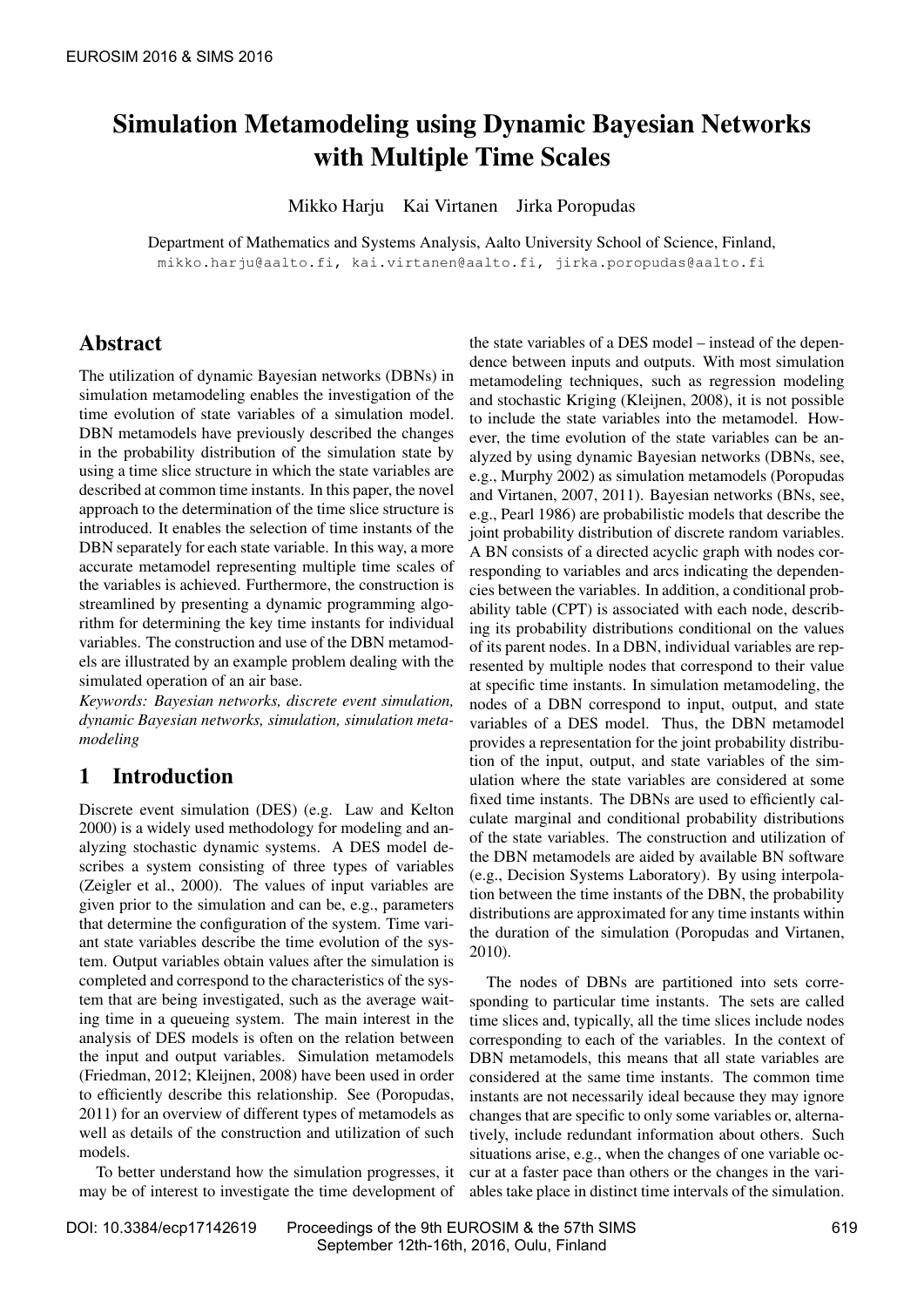It is also possible that one variable is considered more important than another for the purposes of the analysis and therefore needs to be treated in more detail.

In this paper, these issues are resolved by utilizing multiple time scales for state variables. In addition, a dynamic programming (DP, e.g., [Bertsekas 1995\)](#page-7-11) algorithm similar to [\(Gluss, 1962\)](#page-7-12) is used to determine the time scales. When multiple time scales are considered in DBN metamodels, the time instants in the DBN are selected independently for each variable. This offers an improvement for the structure of the DBN metamodel. The application of multiple time scales results in a more accurate representation of the time evolution of the simulation without increasing the size of the metamodel.

The paper is organized as follows. The construction of DBN metamodels from simulation data is introduced in Section [2.](#page-2-0) The utilization of the DBN metamodels in simulation analysis is briefly presented in Section [3.](#page-3-0) Examples of a DBN metamodel with multiple time scales as well as its application are given in Section [4](#page-4-0) where a DBN metamodel is used for probabilistic inference regarding the operation of a simulated air base.

#### <span id="page-2-0"></span>2 Construction of DBN metamodels

The first step in the construction of a DBN metamodel is the selection of variables. While a DES model includes all the variables that significantly affect the behavior of the system, the subset of variables included in the DBN metamodel is selected based on how the DBN is going to be utilized. Assume now that state variables  $x_1(t),...,x_n(t)$ , where *t* refers to time, as well as input and output variables  $u_1, \ldots, u_m$  and  $z_1, \ldots, z_\ell$  of the DES model are included in the metamodel.

The second step in the construction is the design of experiment. Only discrete variables are allowed in DBN metamodels. The values of input variables are therefore discretized, which is discussed in more detail below. When constructing a DBN metamodel, a number of simulation replications are performed for all the combinations of the values of the inputs. A lower limit for the number of replications is calculated based on the objectives of the analyses (for details, see [Poropudas and Virtanen 2011\)](#page-7-7). If the number of data is found insufficient later on in the validation step of the construction, additional replications can be performed. The third step of the construction, i.e., the simulation, is performed once the values of the input variables and the number of replications are determined.

Due to the nature of DBNs, the values of state variables  $x_k$  are restricted to discrete sets  $X_k$ . Thus, the discretization is the fourth step of the construction. The elements of  $X_k$  and the manner in which the actual values of  $x_k$  are mapped onto them is decided on a case by basis by taking advantage of prior knowledge of the system. If no natural discretization of the variables is available, the values are mapped into a set of discrete bins with the help of general clustering algorithms such as *k*-means [\(Hartigan and](#page-7-13) [Wong, 1979\)](#page-7-13). The same procedure is applied to the input and output variables. The input variable  $u_k$  obtains values from the discrete set denoted by  $U_k$  and the output variable *z<sup>k</sup>* from the discrete set denoted by *Z<sup>k</sup>* .

DBNs are discrete time models where each state variable is considered at a finite number of time instants. In this paper, the time instants are allowed to vary from variable to variable and they are selected separately for each one. This constitutes the fifth step in the construction. The state variable  $x_k$  is considered at the time instants

$$
T_k = \left\{ t_0, t_1^k, t_2^k, \dots, t_f \right\},\tag{1}
$$

where  $t_i^k$  are chosen from the interval  $(t_0, t_f)$ . Here  $t_0$  and  $t_f$  refer to the starting and terminating times of the simulation, respectively, which are assumed to be identical for every replication. The DBN metamodel considers the joint probability distribution of all the variables at all the time instants. The estimate for the probability of the variable *x*<sub>*k*</sub> obtaining the value *j*  $\in$  *X*<sub>*k*</sub> at time instant *t*  $\in$  *T*<sub>*k*</sub>, i.e.,  $P(x_k(t) = j)$ , provided by the DBN metamodel is denoted by  $\hat{p}_j^k(t)$ . A linear interpolation technique is used to construct estimates at the probabilities for time instants that are not included in the DBN. This results in estimates of the form

$$
\hat{p}_j^k(t) := \hat{p}_j^k(t_-) + \frac{t - t_-}{t_+ - t_-} \left( \hat{p}_j^k(t_+) - \hat{p}_j^k(t_-) \right), \quad (2)
$$

where  $t \notin T_k$ ,  $t_{-} = \max\{v \in T_k | v \leq t\}$ , and  $t_{+} =$  $\min \{v \in T_k | v \geq t\}.$ 

The selection of the time instants  $T_k$  begins with the discretization of the time interval  $[t_0, t_f]$  into the equally spaced instants

$$
T_k^* = \{t_0, t_0 + \delta_k, \dots, t_0 + (m_k - 1)\delta_k, t_f\},\qquad(3)
$$

where  $m_k$  is the number of segments for variable  $x_k$  and  $\delta_k = (t_f - t_0)/m_k$ . The time instants  $T_k$  are selected from among the time instants  $T_k^*$ . The probability estimates  $P(x_k(t) = j) = p_j^k(t)$  of the variable  $x_k$ , which are based on the simulation data, are calculated for each time instant  $T_k^*$  and each value  $j \in X_k$ . The time evolution of these probabilities is referred to as the probability curves of the variable  $x_k$ . Now, the objective is to select the time instants  $T_k$  in such a manner, that the corresponding probabilities provided by the DBN metamodel follow the probability curves closely, while keeping the number of the time instants  $T_k$  low.

To quantify the accuracy of the DBN metamodel, the sum of squared error

$$
M_k(T_k) = \sum_{t \in T_k^*} \sum_{j \in X_k} \left( p_j^k(t) - \hat{p}_j^k(t) \right)^2, \tag{4}
$$

is used. The DBN is constructed so that  $p_j^k(t) = \hat{p}_j^k(t)$  for all time instants  $t \in T_k$ . This means that the probabilities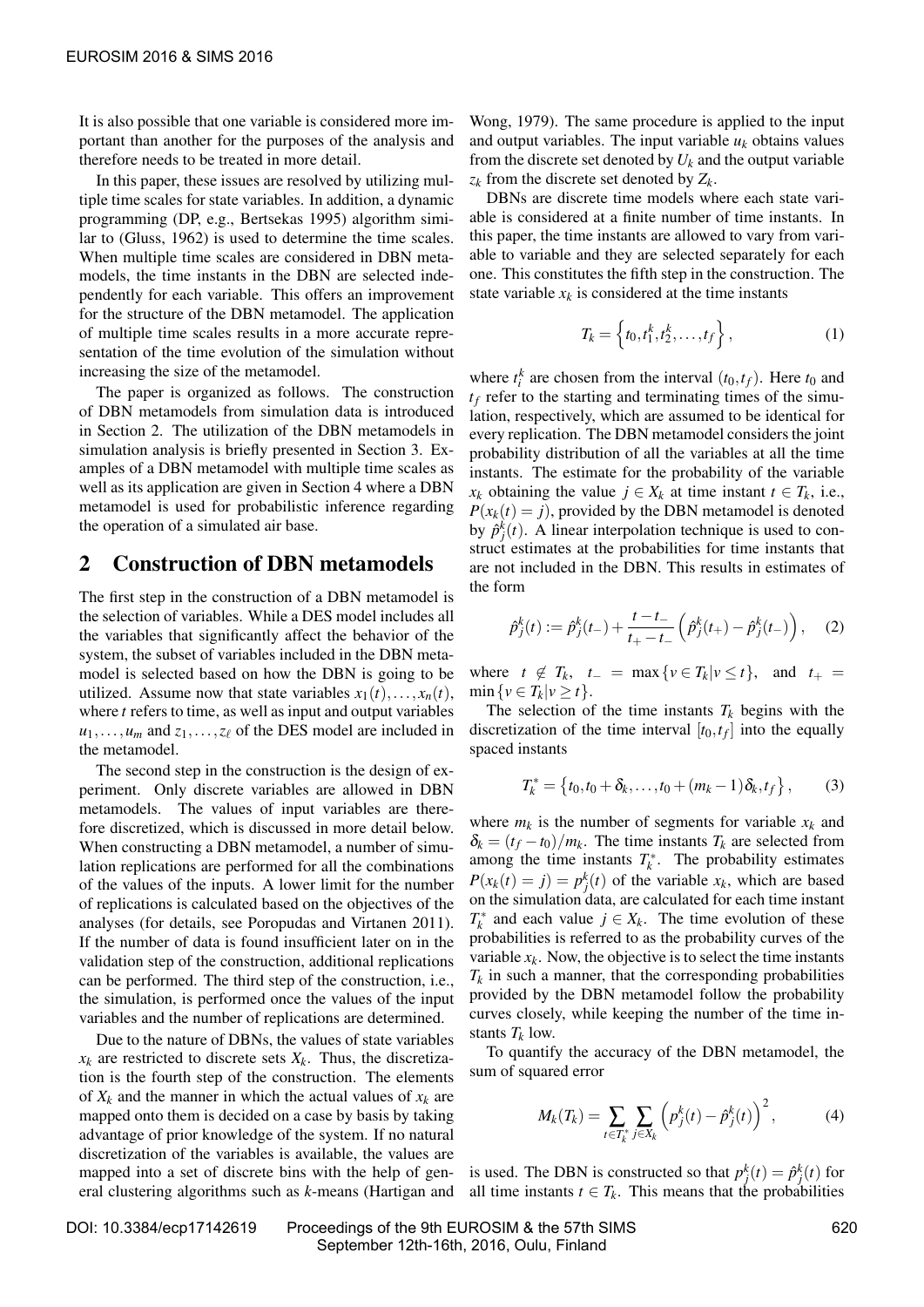<span id="page-3-1"></span> $\sqrt{ }$ 

 $\hat{p}_j^k(t)$  are known prior to the construction of the DBN. The problem of selecting the time instants  $T_k$  then consists of selecting the number of time instants to include and finding their optimal location which minimizes  $M_k(T_k)$ .

Since the squared error is summed over all the time instants  $T_k^*$ , and the probability estimate given by the DBN for any single time instant depends only on the preceding and the following time instant in  $T_k$ , the error is calculated for one segment between consecutive time instants in  $T_k$ at a time. The errors are then aggregated to provide the total error  $M_k(T_k)$ . Thus, it is not necessary to evaluate every potential  $T_k$  as a whole because only each pair of time instants needs to be considered separately.

Optimal time instants are found by using dynamic programming in a manner similar to [\(Gluss, 1962\)](#page-7-12). The algorithm iterates through all the pairs of time instants in  $T_k^*$ and calculates the total error for the segment from the one instant  $t_0 + a\delta_k$  to another  $t_0 + b\delta_k$  by assuming that there are no time instant  $t \in T_k$  between them. The total error for such a segment is denoted as

$$
D(a,b) = \sum_{i=a}^{b} \sum_{j \in X_k} \left( p_j^k (t_0 + i \delta_k) -
$$
  
\n
$$
\frac{b-i}{b-a} p_j^k (t_0 + a \delta_k) + \frac{i-a}{b-a} p_j^k (t_0 + b \delta_k) \right) \bigg)^2.
$$
\n
$$
(5)
$$

The optimization problem is solved by considering subproblems where subsets of the form  $\{t_0, t_0 + \delta_k, \ldots, t_0 + \delta_k\}$  $b\delta_k$  with  $0 \leq b \leq m_k$  are considered. Optimal selections of time instants within each such a set are determined. Let  $f_l(b)$  denote the resulting minimum error in such a subproblem when *l* time instants are used to estimate the probability curves between  $t_0$  and  $t_0 + b\delta_l$ . The time instants  $t_0$  and  $t_0 + b\delta_k$  must always be included in the solution, so  $l \ge 2$ . For all *l*,  $f_l(0) = 0$  and, for all  $b \le m_k$ ,  $f_2(b) = D(0, b)$ . For other values of *l* and *b*, the value of  $f_l(b)$  is determined by the equation

$$
f_l(b) = \min_{0 \le i < b} \{ f_{l-1}(i) + D(i, b) \},\tag{6}
$$

where  $D(i, b)$  is given by Eq. [\(5\)](#page-3-1).  $f_i(b)$  is evaluated for each value of *l* from 2 to the maximum value  $l_k$ . Then, the value of *b* is increased by one and  $f_l(b)$  is again evaluated for each value of *l*. This is repeated until *b* has gone from 1 to  $m_k$ , at which point the algorithm terminates. The optimal time instant sets covering the entire time interval  $[t_0, t_f]$  and consisting of any number of time instants up to the maximum  $l_k$  have then been calculated. The optimal sets containing different numbers of time instants are compared and the most suitable one is identified.

The structure of the DBN metamodel, consisting of nodes and arcs between them, is determined once  $T_k$  is chosen for each variable  $x_k$ . The construction is aided by BN software such as GeNIe [\(Decision Systems Labora](#page-7-9)[tory\)](#page-7-9). In the DBN, nodes are included for each variable  $x_k$  at all of the time instants  $T_k$ . A node is also associated

with each input and output variable. If prior information about the system under consideration is available, the sixth step consists of using this information to define the known dependencies between nodes. Arcs implying dependence between specific nodes can be included regardless of the simulation data. In order to maintain causality, arcs going from a state variable to an input variable, from an output variable to an input variable, from an output variable to a state variable and from a state variable to a state variable at an earlier time instant are not allowed.

The seventh step in the construction consists of finalizing the structure of the network and determining its CPTs. The realized values of each state variable  $x_k$  at all of the time instants  $T_k$  are recorded for every replication of the simulation model, as are the values of all input and output variables. The structure is completed by applying learning algorithms [\(Heckerman et al., 1995\)](#page-7-14) on the simulation data. The CPTs are constructed in accordance to the relative frequencies of the values in the data [\(Poropudas and](#page-7-7) [Virtanen, 2011\)](#page-7-7).

For the input variables, the relative frequencies in the simulation data do not necessarily reflect the actual probability distributions in question because they can be modified as part of the design of experiment step in order to collect a broader set of data. The probability distributions of the input variables are adjusted after the construction of the DBN metamodel in order to represent input certainty [\(Pousi et al., 2013\)](#page-7-15). The distributions can be modified only after validating the metamodel, because the adjusted distributions for the inputs are not consistent with the validation data.

#### <span id="page-3-0"></span>3 Utilization of DBN metamodels

The constructed DBN metamodel provides the joint probability distribution of the input, output, and state variables. The DBN is applied for various what-if analyses where conditional probabilities and probability distributions are studied. In these analyses, the values of some variables at given time instants are fixed and the conditional probability distributions of the other variables are updated using readily available algorithms implemented in BN software such as GeNIe [\(Decision Systems Labo](#page-7-9)[ratory\)](#page-7-9). When considering conditional probabilities, the chronological order of the time instants is irrelevant, i.e., the conditional probability distributions can be calculated also for conditions related to later time instants.

The most basic application of the DBN metamodel is to determine the marginal probability distribution of a state variable as a function of time. Such a distribution consists of the probabilities of the state variable obtaining a given value at a given time, i.e.,  $P(x_k(t) = i)$ . The marginal probabilities for outputs  $P(z_k = j)$  can also be obtained. Conditional probabilities for the state variables are also obtained by setting conditions for inputs  $P(x_k(t) = j | u_{k'} = j')$ , state variables  $P(x_k(t) = j | x_{k'}(t') = j$ *j*<sup> $\prime$ </sup>), outputs  $P(x_k(t) = j | z_{k'} = j')$ , or any combination of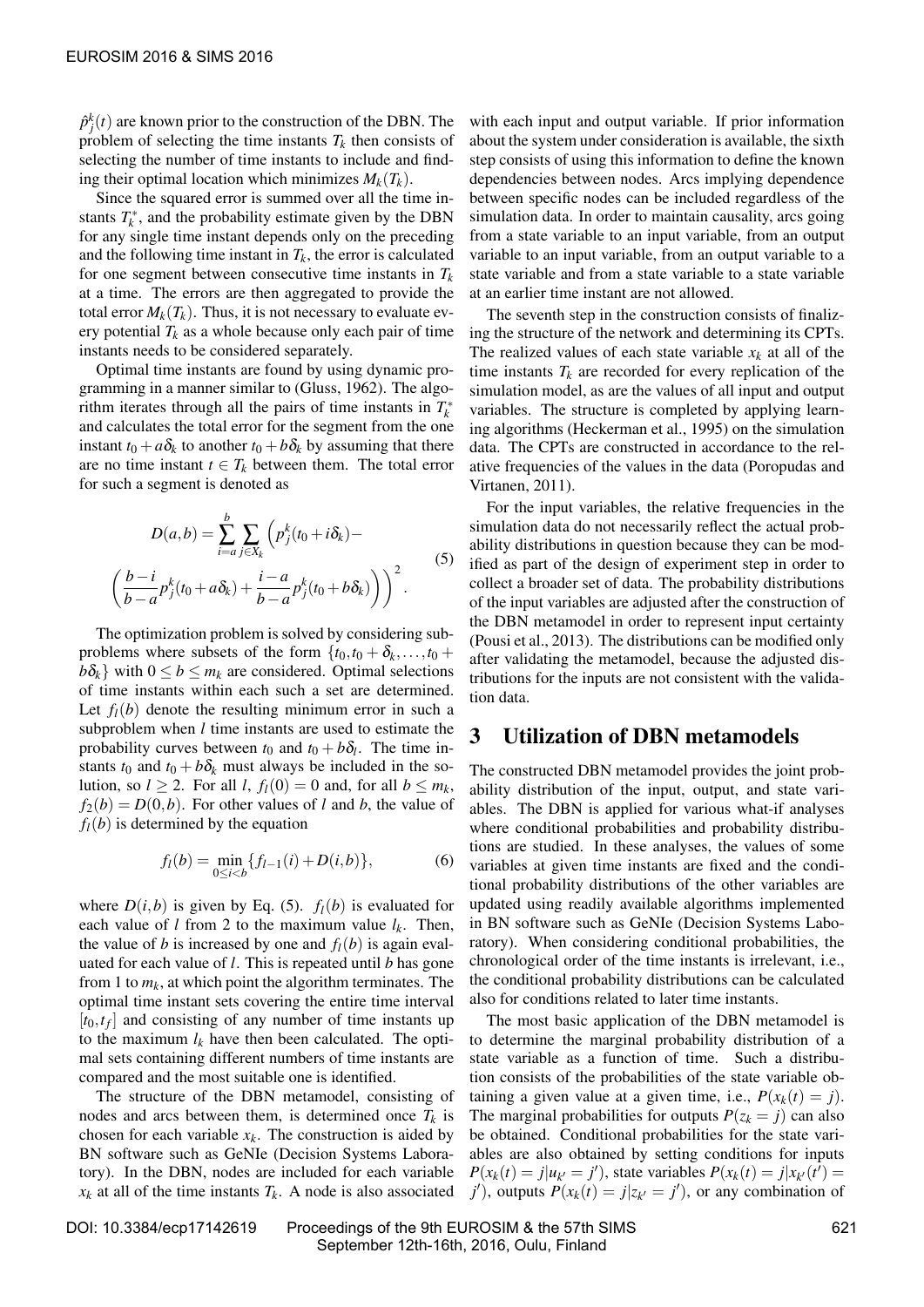these. Conditions can even be set for the same state variable that is being investigated, as long as the time instants are different. Conditional probabilities for output variables are calculated similarly. To create input-output mappings, conditions are set for input variables and the conditional probability distributions of the outputs, e.g.,  $P(z_k =$  $j|u_{k'} = j'$ , are studied. Conditional distributions of the outputs can also be studied by fixing the values of state variables, e.g.,  $P(z_k = j | x_{k'}(t) = j')$ . If the metamodel includes multiple output variables, conditions can be set for some of them as well resulting in conditional probabilities such as  $P(z_k = j | z_{k'} = j')$ . The conditional probability distributions for input variables are investigated by setting conditions for the state variables  $P(u_k = j | x_{k'}(t) = j')$ , output variables  $P(u_k = j | z_{k'} = j')$ , or both. This inverse reasoning can be used to investigate, e.g., which combination of input values is most likely to lead to a certain outcome.

If the analysis involves probability distributions related to time instants not included in the DBN, the interpolation discussed in Section [2](#page-2-0) is applied. The interpolation can also be applied to conditions taking place at time instants not included in the DBN. The details of the interpolation scheme are presented in [\(Poropudas and Virtanen, 2010\)](#page-7-10).

# <span id="page-4-0"></span>4 Example analysis - simulated operation of air base

In this example, a DBN metamodel is constructed according to the guidelines discussed in Section [2](#page-2-0) and used in the simulation analysis of the operation of an air base. In the model, aircraft go a through a cycle consisting of mission assignment, mission execution, repair of possible damage obtained during the mission, and standard service such as fueling. There are three queues for the aircraft: one for mission assignment, one for repair, and one for service. The repair and service personnel can only work on one aircraft at a time. The aircraft that have not been damaged move directly from the mission to the service queue. An aircraft is released from the mission assignment queue every time a new mission is to be executed. If there are no aircraft in this queue, a backlog of missions is formed and the aircraft are assigned to the missions as soon as they arrive from the service. A flowchart of the simulation model is presented in Fig. [1.](#page-4-1)

<span id="page-4-1"></span>

Figure 1. Flowchart of the simulation model.

The missions are categorized into patrol missions and

Table 1. Variables of the metamodel.

<span id="page-4-2"></span>

|                  | Type         | Range            | Interpretation                  |
|------------------|--------------|------------------|---------------------------------|
| $\boldsymbol{u}$ | Input        | $\{1,\ldots,4\}$ | Scenario                        |
| $x_1$            | State        | $\{0,\ldots,4\}$ | Aircraft in assignment          |
| $x_2$            | <b>State</b> | $\{0,\ldots,4\}$ | Aircraft in repair              |
| $Z_{\cdot}$      | Output       | $\{0,1\}$        | Insufficient aircraft available |

combat missions. The patrol missions are assigned regularly with the time between consecutive missions sampled from a uniform probability distribution. The aircraft are unlikely to be damaged during a patrol mission. Combat missions are assigned as a Poisson process with a time dependent arrival intensity. They are on average shorter than the patrol missions but the aircraft have a much higher probability of being damaged. The repair time of a damaged aircraft is exponentially distributed. The service time is deterministic and depends on the length and type of the preceding mission.

The input variable of the simulation model, denoted by *u*, determines the time dependent intensity of the occurrence of the combat missions. In this example, four alternative scenarios are studied. The number of aircraft in each of the four locations are considered as state variables. Two of the state variables, i.e., the number of aircraft in mission assignment, denoted by  $x_1(t)$ , and in aircraft repair, denoted by  $x_2(t)$ , are included in the DBN metamodel. The output variable of the simulation model is an indicator, denoted by *z*, that determines whether or not at any time during the simulation no aircraft are available to execute an incoming mission. The variables included in the DBN and their ranges are summarized in Table [1.](#page-4-2)

In order to acquire data for construction of the DBN, four scenarios are simulated. In the first one, the arrival intensity of the combat missions starts at 0, peaks early in the simulation, and returns to 0 later on. In the second scenario, the intensity slowly increases throughout the simulation. In the third one, the intensity is constant. In the fourth scenario, there are no combat missions. The non-zero arrival intensities of the first three scenarios are illustrated in Fig. [2.](#page-5-0) The four scenarios occur with equal probability. In every simulation replication, four aircraft are included. The data is collected by running 2000 simulation replications for each scenario. The duration of each replication is 100 units of time. A quarter of the data is reserved for validation. Since all the variables under consideration are discrete, there is no need for their discretization.

The probability curves of the state variables calculated from the simulation data are shown in Fig. [3.](#page-5-1) The advantage of utilizing multiple time scales is evident. The probability distribution of  $x_1$  changes repeatedly due to the regularly scheduled patrol missions while the distribution of *x*<sup>2</sup> changes more slowly. Determining the optimal time instants for the state variables using the DP algorithm discussed in Section [2,](#page-2-0) a suitable number of time instants for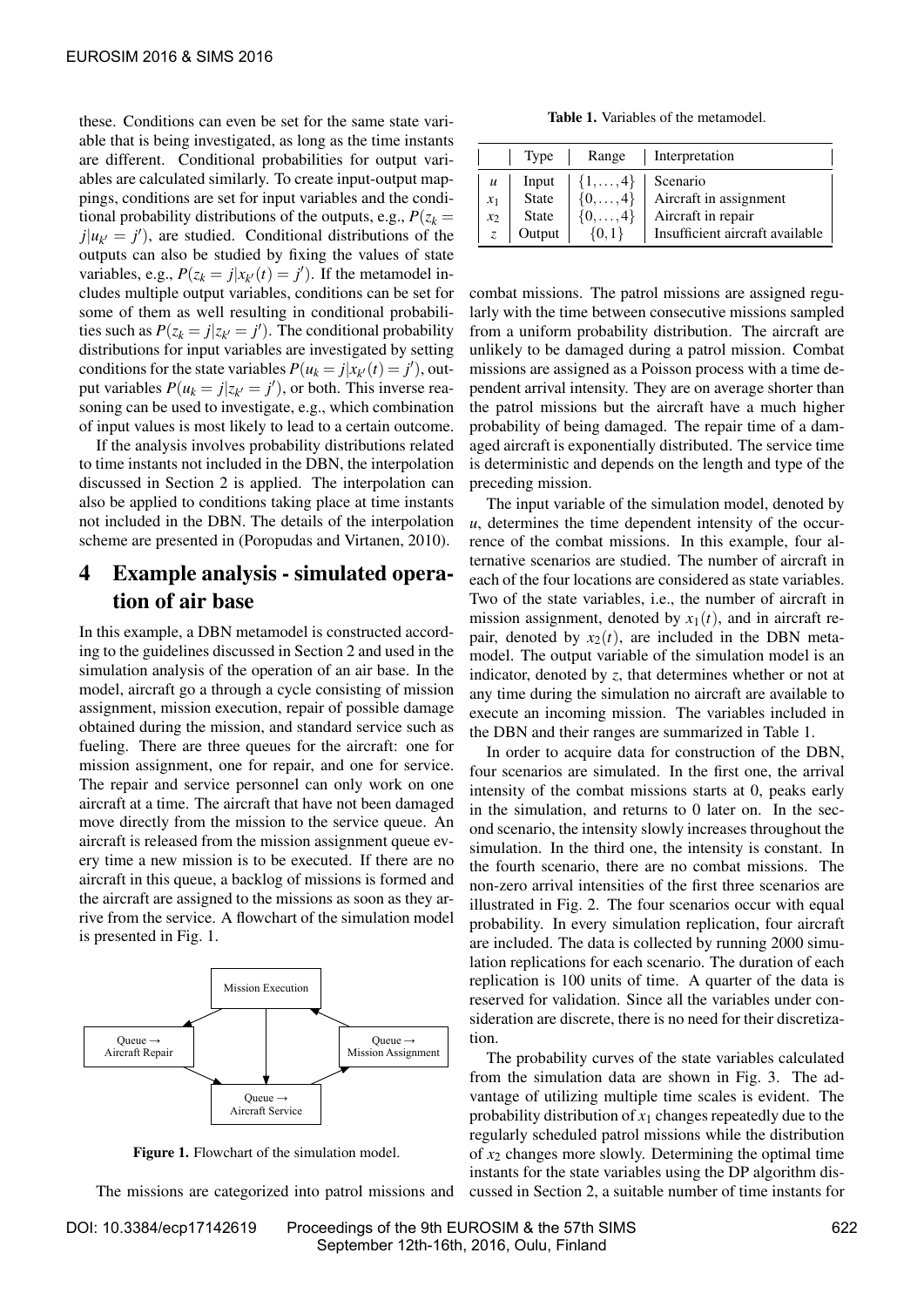<span id="page-5-0"></span>

Figure 2. Intensity of the generation of combat mission in three scenarios.

 $x_1$  is found to be 25. For  $x_2$ , seven time instants are used.

Prior knowledge is used to add arcs to each node in the DBN from the most recent node corresponding to each variable. Arcs originating from nodes corresponding to the time instant 0, except those leading to the following node corresponding to the same variable, are ignored, since the initial state of the simulation is always same. Arcs are also added from the input variable to all other nodes and from every other node to the output variable. The arcs determined in this manner are sufficient to describe the entire system because no additional dependencies are evident in the simulation data.

Fig. [4](#page-6-0) depicts the unconditional time evolution of the simulation, i.e., the time evolution of the marginal probability distributions of the two state variables provided by the DBN metamodel. The distributions resemble the prob-ability curves in Fig. [3.](#page-5-1) The periodical nature of  $x_1$ , caused by the regular patrol missions, is evident in Fig. [4a.](#page-6-1) This is also the main reason why the concept of multiple time scales is useful in this example. The patrol missions directly affect the number of aircraft available for missions, but have little impact on the number of aircraft needing repair.

Next, alternative what-if analyses allowed by the DBN metamodel are illustrated. The first of the four scenarios is examined in Fig. [5](#page-6-2) by setting the condition  $u = 1$ . When comparing to Fig. [4,](#page-6-0) there are fewer aircraft ready for missions and more in need of repair during the middle of the time interval but the situation is reversed by the end of it. This is consistent with the intensity of the generation of combat missions presented in Fig. [2.](#page-5-0)

In order to further investigate conditional properties of the simulation model, the condition regarding *u* is removed and the condition  $x_1(100) = 0$  is instead added, i.e., every aircraft is either on a mission, being repaired,

<span id="page-5-1"></span>

(a) Number of aircraft in mission assignment, *x*1.



Figure 3. Time evolution of the marginal probability distribution of the state variables as estimated from the simulation data.

being serviced or in a queue waiting for one of the latter two activities at the end of the simulation. The probability of this event is  $P(x_1(100) = 0) = 0.24$ . Fig. [6](#page-7-16) presents the time evolution of the conditional probability distributions of the state variables. The likely number of aircraft ready for mission decreases steadily in Fig. [6a.](#page-7-17) The expected number of aircraft in need of repair increases conversely in Fig. [6b,](#page-7-18) but the most likely values of  $x_2(100)$  are 2 and 3 which means that one or two aircraft are probably still either carrying out a mission, being serviced, or waiting for service.

The condition  $x_1(100) = 0$  also affects the output variable *z*. The probability distribution of *z* without and with the condition is presented in Table [2.](#page-6-3) The condition greatly increases the probability of *z* obtaining the value 1. This is as expected since a mission with no aircraft available to carry it out can only occur if  $x_1$  obtains the value 0 at some point.

This example demonstrates just some of the capabilities of DBN metamodels with multiple time scales. With more variables and replications of the simulation model, more elaborate what-if analyses can be performed. By fully utilizing existing BN software, this can be done programmat-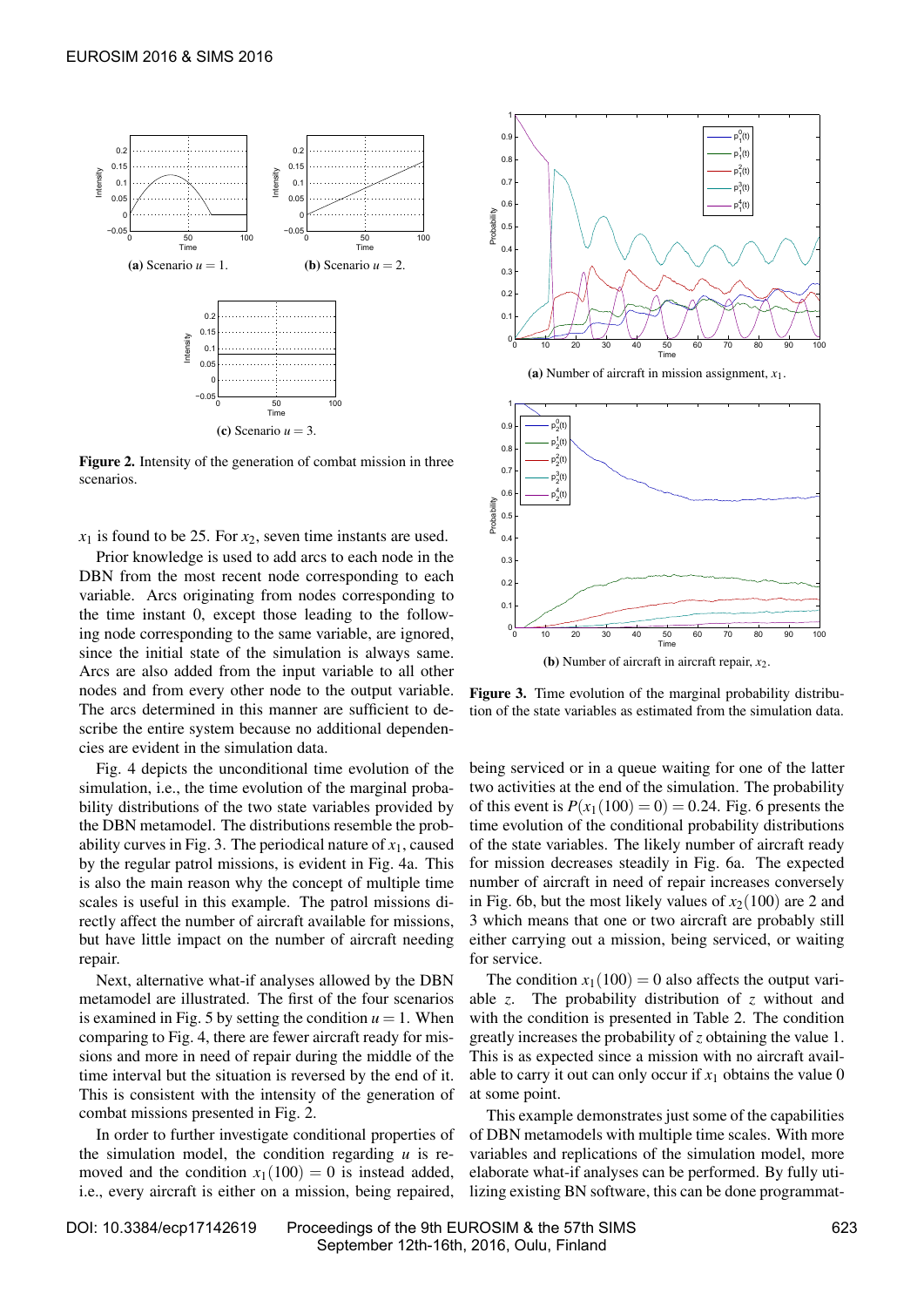<span id="page-6-1"></span><span id="page-6-0"></span>

(a) Number of aircraft in mission assignment, *x*1.



(b) Number of aircraft in aircraft repair, *x*2.

Figure 4. Time evolution of the marginal probability distributions of the state variables provided by the DBN metamodel.

ically, which greatly enhances the number of probability estimates that can be calculated in a reasonable amount of time.

#### 5 Conclusions

The time evolution of DES can be analyzed in a transparent manner by using DBNs as simulation metamodels. The DBN metamodels offer an effective way for conducting various what-if analyses. In the previous literature, the structure of DBN metamodels has consisted of time slices, i.e., the networks have had a rigid structure where all state variables of the model are considered at each of the time instants represented by the DBN. In this paper, the concept of multiple time scales is introduced to the

<span id="page-6-3"></span>Table 2. Marginal and conditional probability distributions of the output variable when  $x_1(100) = 0$ .

|      | $j   P(z = j)   P(z = j   x_1(100) = 0)$ |
|------|------------------------------------------|
| 0.63 | 0.17                                     |
| 0.37 | 0.83                                     |

<span id="page-6-2"></span>

(a) Number of aircraft in mission assignment, *x*1.



(b) Number of aircraft in aircraft repair, *x*2.

Figure 5. Time evolution of the conditional probability distributions of the state variables provided by the DBN metamodel conditional on  $u = 1$ .

DBN metamodeling, i.e., the changes in the probability distributions of the state variables are allowed to occur independently in the DBN and the time evolution of individual state variables is studied at its own pace. By employing multiple time scales, the different temporal changes in the behavior of the state variables are described more accurately without unnecessary increase in the size of the DBN. The paper also presents an algorithm based on dynamic programming for the optimal selection of time instants represented by the DBN. The construction and utilization of the DBN metamodel with multiple time scales are demonstrated with an example analysis involving the operation of an air base.

Simulation studies using DBN metamodels can be performed with software designed for the analysis of BNs. Unfortunately, the dynamic programming algorithm and the interpolation technique used for approximative reasoning are beyond the scope of such software and, thus, the calculations presented in this paper have been carried out using MATLAB. In order to alleviate future studies, it is worthwhile to develop an automated tool designed for the construction and utilization of DBN metamodels.

DOI: 10.3384/ecp17142619 Proceedings of the 9th EUROSIM & the 57th SIMS 624 September 12th-16th, 2016, Oulu, Finland